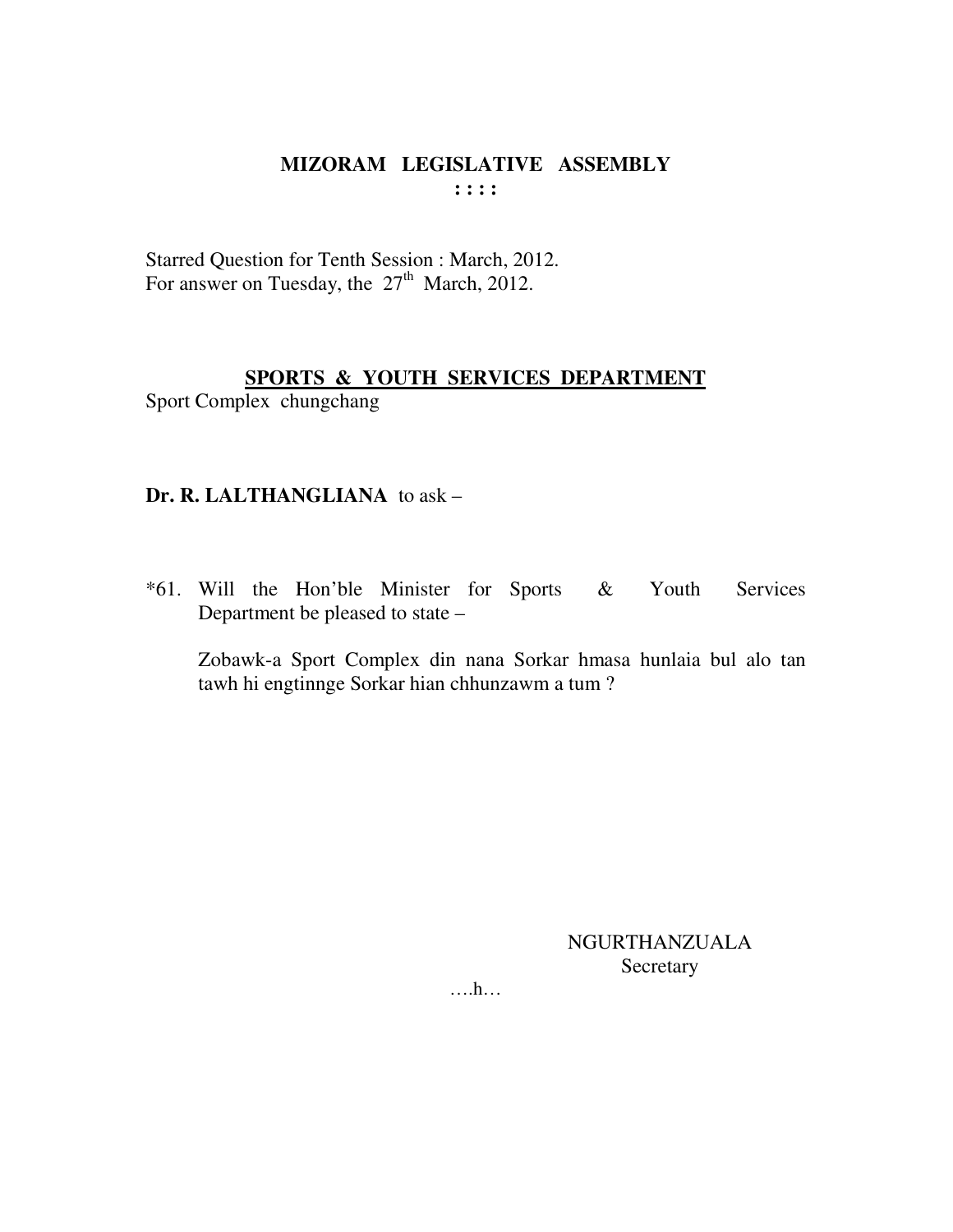Starred Question for Tenth Session : March, 2012. For answer on Tuesday, the 27<sup>th</sup> March, 2012.

# POWER & ELECTRICITY DEPARTMENT

Tuipang lui Hydro chungchang

# Pu P.P. THAWLA to ask -

- \*62. Will the Hon'ble Minister for Power & Electricity Department be pleased to state
	- a) Tuipang lui Hydro hi a la hman theih em?
	- b) Hman theih loh ni ta se enge a chhan?

NGURTHANZUALA Secretary

 $...st...$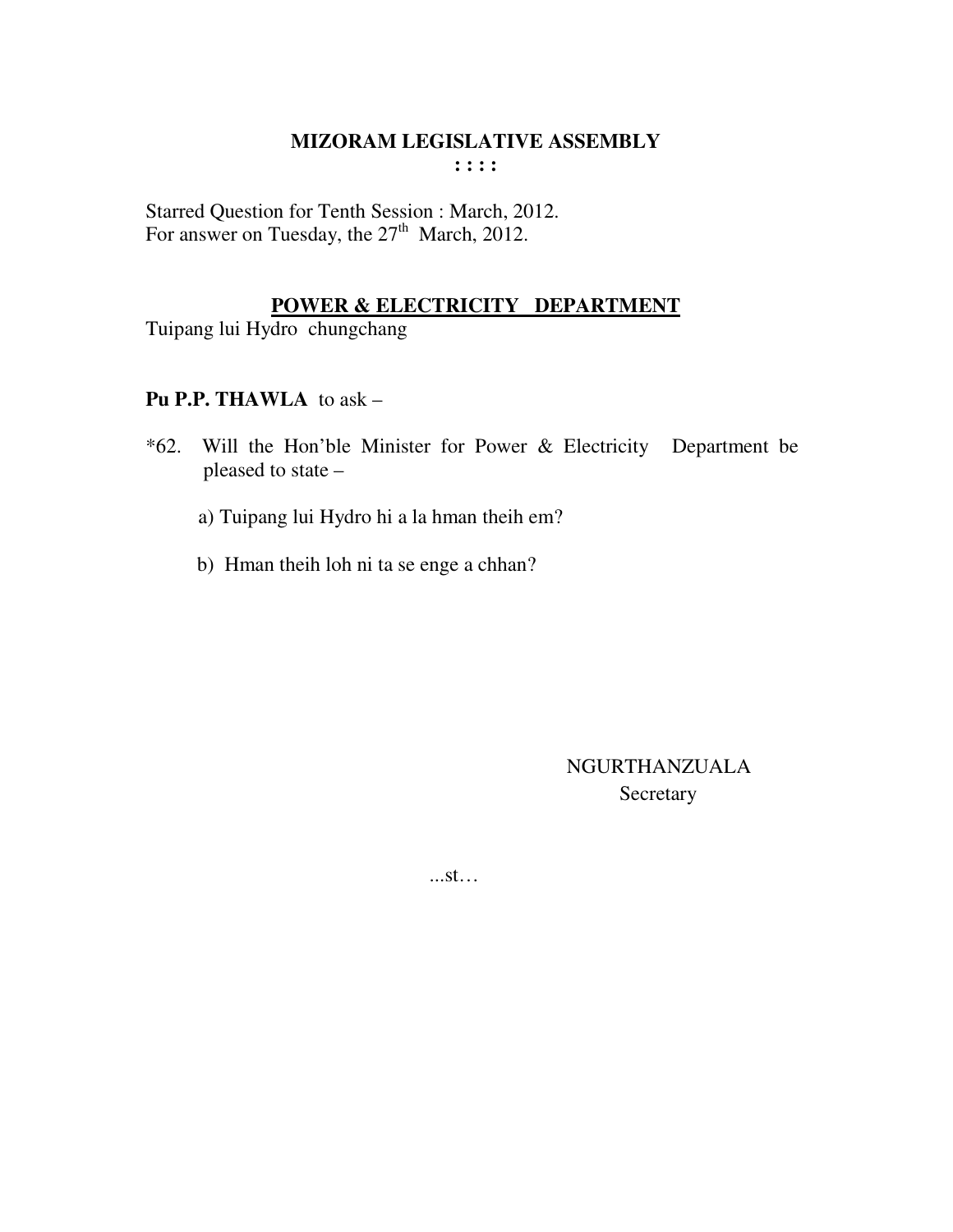Starred Question for Tenth Session : March, 2012. For answer on Tuesday, the 27<sup>th</sup> March, 2012.

# HIGHER & TECHNICAL EDUCATION DEPARTMENT

Chhiahtlang Polytechnic (Training Centre) chungchang

# Pu K. LIANZUALA to ask -

\*63. Will the Hon'ble Minister for Higher & Technical Education Department be pleased to state –

Chhiahtlangah Polytechnic (Training Centre) dah tumna a nei  $em?$ 

> **NGURTHANZUALA** Secretary

 $\dots$   $h$ ...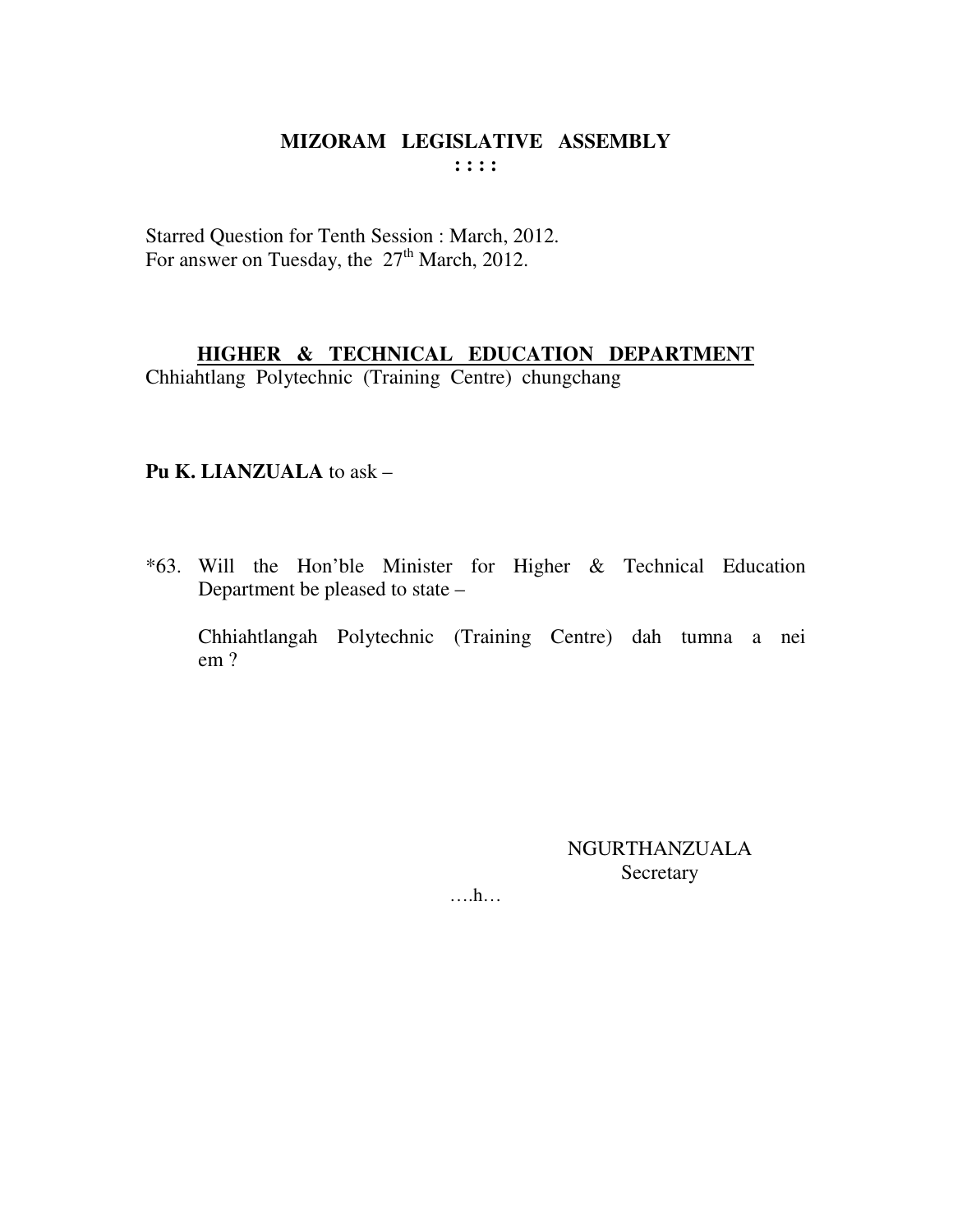Starred Question for Tenth Session : March, 2012. For answer on Tuesday, the  $27<sup>th</sup>$  March, 2012.

# **INFORMATION & PUBLIC RELATIONS DEPARTMENT**

Mizorama chanchinbu chhuakte chungchang

# **Pu C. RAMHLUNA** to ask –

- \*64. Will the Hon'ble Minister for Information & Public Relations Department be pleased to state –
	- a) Mizoramah hian nitin chhuak chanchinbu engzatnge kan neih ?
	- b) January, 2011 atanga December, 2011 thlenga nitin chhuak chanchinbu hrang hrang a classified leh display advertisement-a sum an hmuh zat min hrilh thei angem ?

NGURTHANZUALA Secretary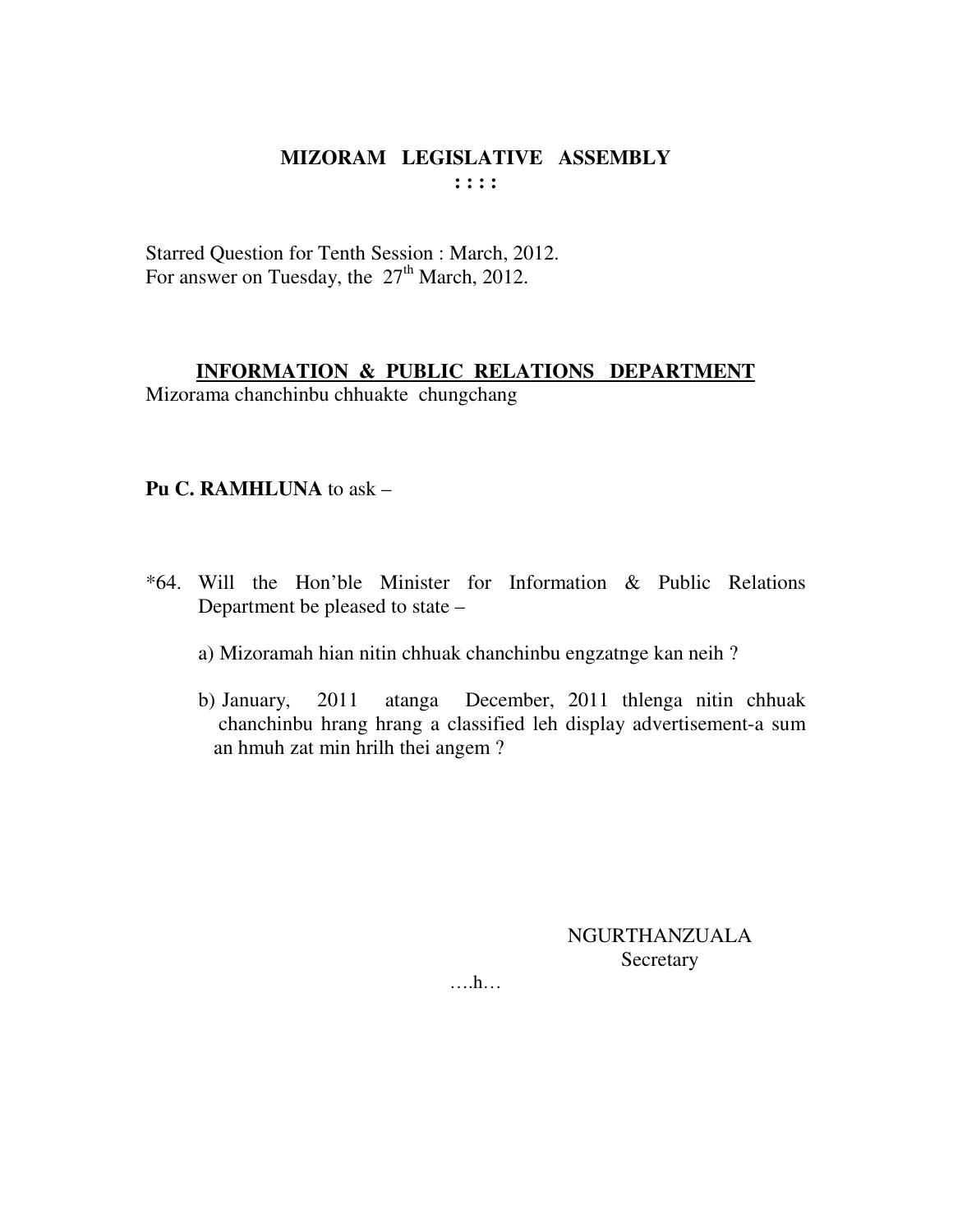Starred Question for Tenth Session : March, 2012 For answer on Tuesday, the  $27<sup>th</sup>$  March, 2012

# **CO-OPERATION DEPARTMENT**

Co-operative Development Council chungchang.

# **Pu K. LIANTLINGA** to ask –

- \*65. Will the Hon'ble Minister for Co-operation Department be pleased to state –
	- (a) Mizoram Co-operative Development Council hi din a ni tawh em?
	- (b) Din a nih tawh chuan tu te nge Member min hrilh thei em?

NGURTHANZUALA Secretary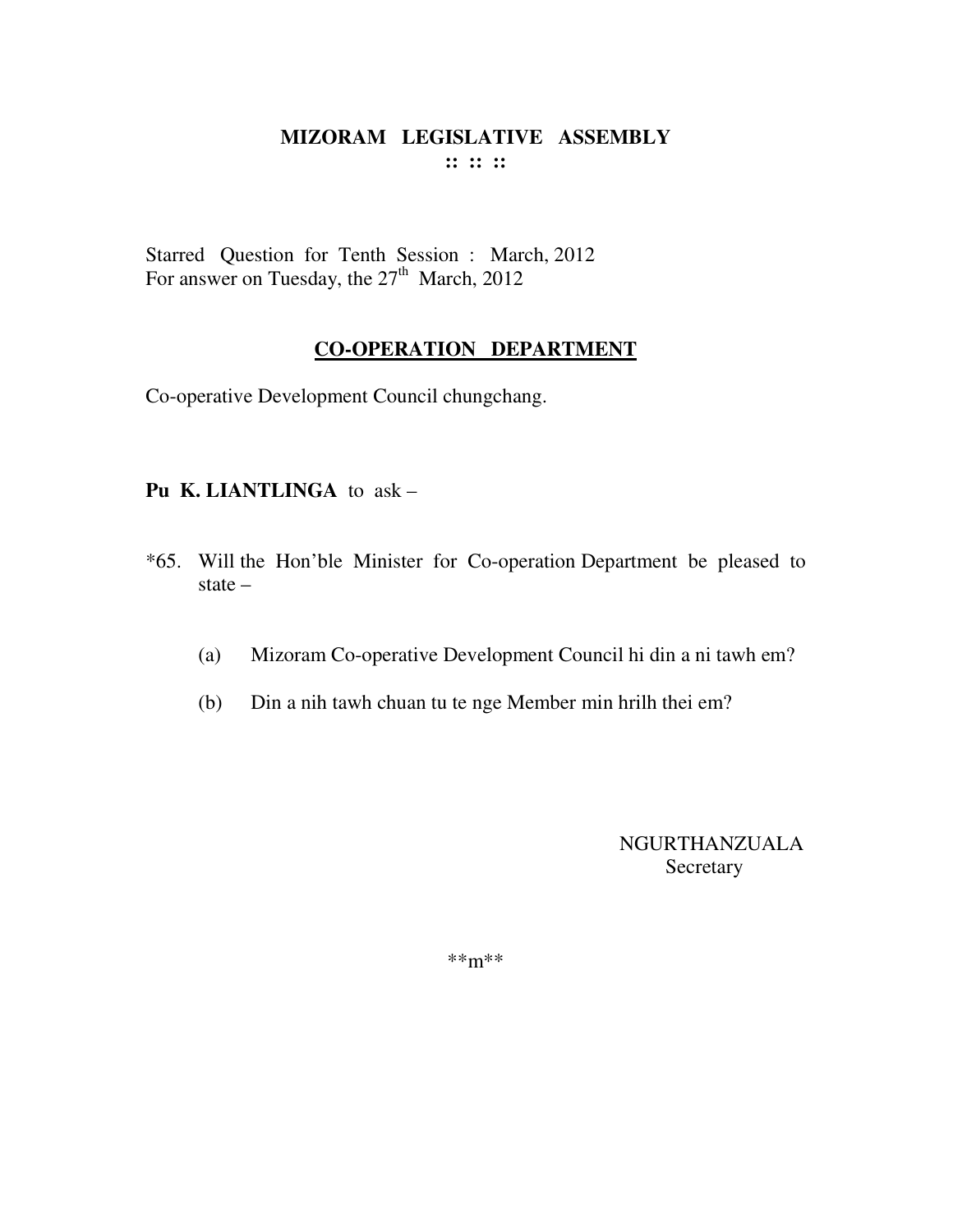#### **MIZORAM LEGISLATIVE ASSEMBLY**

**: : : :** 

Starred Question for Tenth Session : March, 2012. For answer on Tuesday, the  $27<sup>th</sup>$  March, 2012.

# **TAXATION DEPARTMENT**

Tuizem leh sahbawn siamtute chungchang

#### **Pu LALDUHOMA** to ask –

\*66. Will the Hon'ble Minister for Taxation Department be pleased to state – Plastic tuizem siamtute leh Sahbawn siamtute hian tax an chawi ve em?

> NGURTHANZUALA Secretary

...st…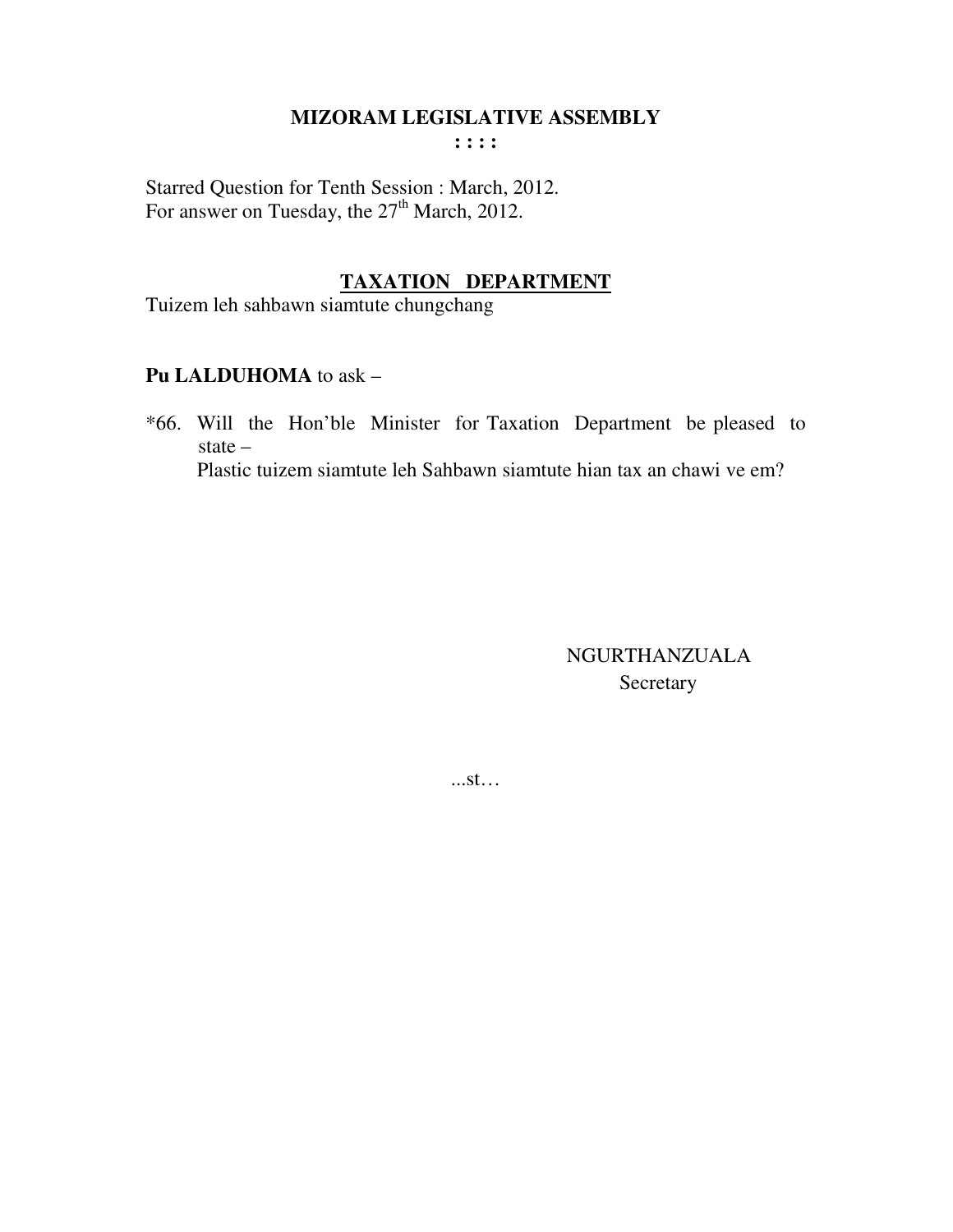### MIZORAM LEGISLATIVE ASSEMBLY  $1:1:1$

Starred Question for Tenth Session : March, 2012.<br>For answer on Tuesday, the 27<sup>th</sup> March, 2012.

# **AGRICULTURE DEPARTMENT**

Agriculture Sub-Circle dah chungchang

# Pu R.L. PIANMAWIA to ask -

\*67. Will the Hon'ble Minister for Agriculture Department be pleased to state  $-$ 

Zohmun khuaah Agriculture Department Sub-Circle engtikahnge dah anih ang?

> NGURTHANZUALA Secretary

 $\dots$ ...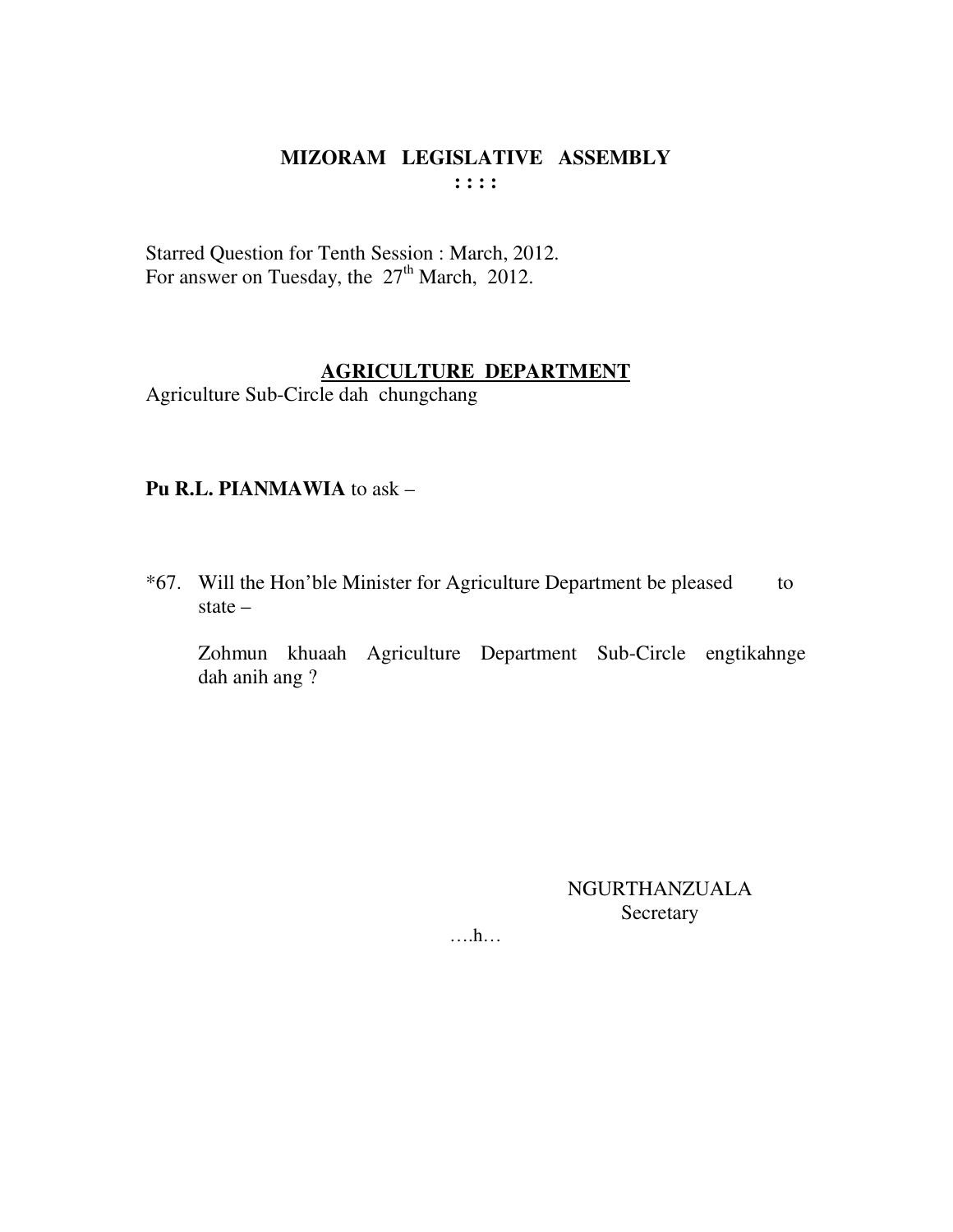Starred Question for Tenth Session : March, 2012 For answer on Tuesday, the  $27<sup>th</sup>$  March, 2012

### **ANIMAL HUSBANDRY & VETERINARY DEPARTMENT**

Bawnghnute leh Cattle Farm etc. chungchang.

### **Pu LALDUHOMA** to ask –

- \*68. Will the Hon'ble Minister for Animal Husbandry & Veterinary Department be pleased to state –
	- (a) MULCO-in bawnghnute ni khata a produce theih zat Capacity leh a tak taka ni khata a produce theih zat enge?
	- (b) Commercial Cattle Farm cum Breeding Programme hi eng chen nge kalpui a nih tawh?
	- (c) Mechanised Milking Process hi tih theih a ni ve tawh em?

NGURTHANZUALA Secretary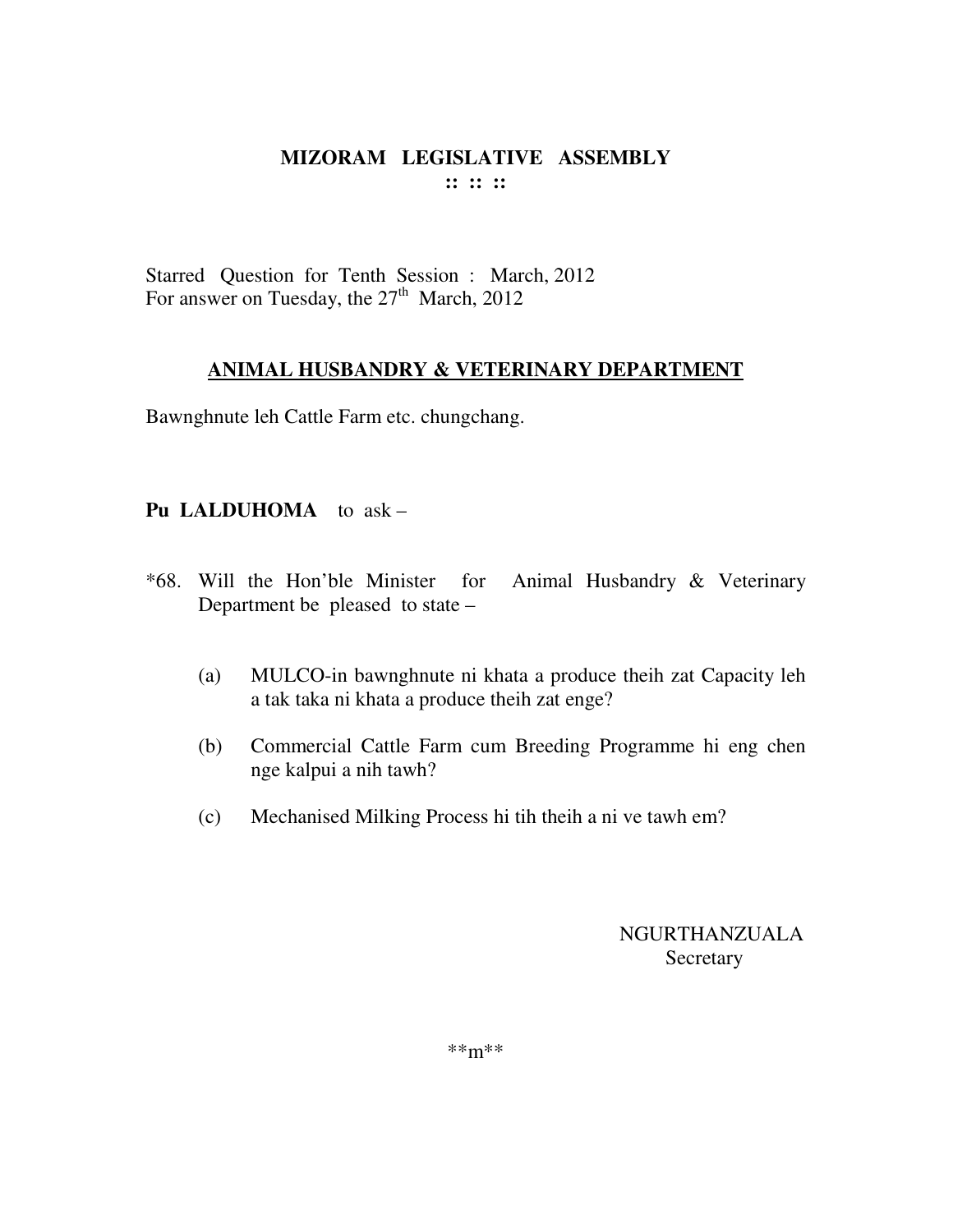Starred Question for Tenth Session : March, 2012 For answer on Tuesday, the  $27<sup>th</sup>$  March, 2012

### **LAND REVENUE & SETTLEMENT DEPARTMENT**

Land Revenue & Settlement dan siam chungchang.

# **Pu T.T. ZOTHANSANGA** to ask –

\*69. Will the Hon'ble Minister for Land Revenue & Settlement Department be pleased to state –

"The Mizoram Land Revenue Bill" siam mekin eng chin nge a thlen tawh?

> NGURTHANZUALA Secretary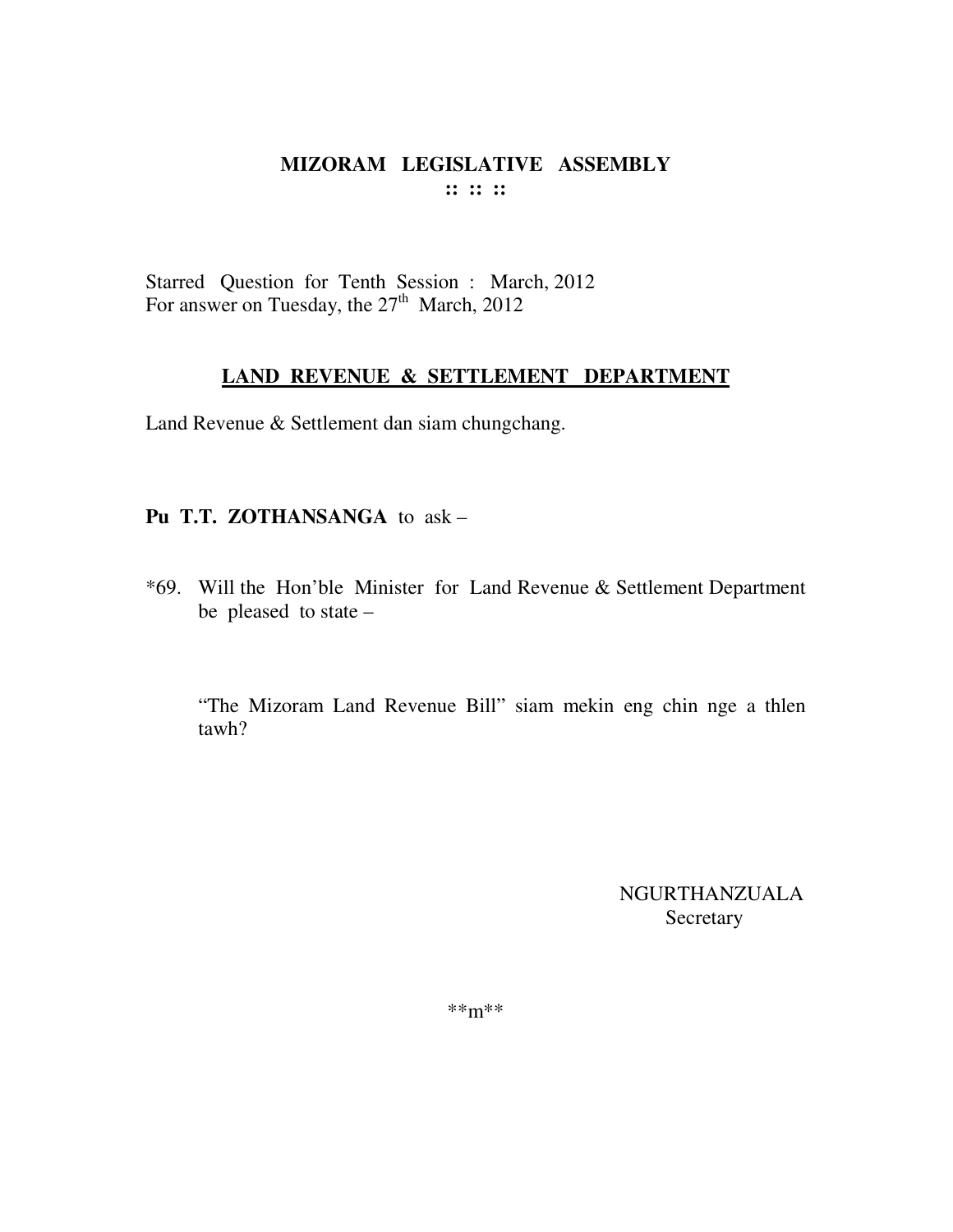Starred Question for Tenth Session : March, 2012. For answer on Tuesday, the  $27<sup>th</sup>$  March, 2012.

#### **HIGHER & TECHNICAL EDUCATION DEPARTMENT** RMSA hnuaia zirtirtute chungchang.

#### **Pu T.T. ZOTHANSANGA** to ask -

- \*70. Will the Hon'ble Minister for Higher & Technical Education Department be pleased to state –
	- (a) RMSA hnuaiah hian zirtirtute ram fan theihna programme a awm em ?
	- (b) A awm a nih chuan chutianga ram tlawh leh a fangtute min hrilh thei em ?

NGURTHANZUALA Secretary.

…nt…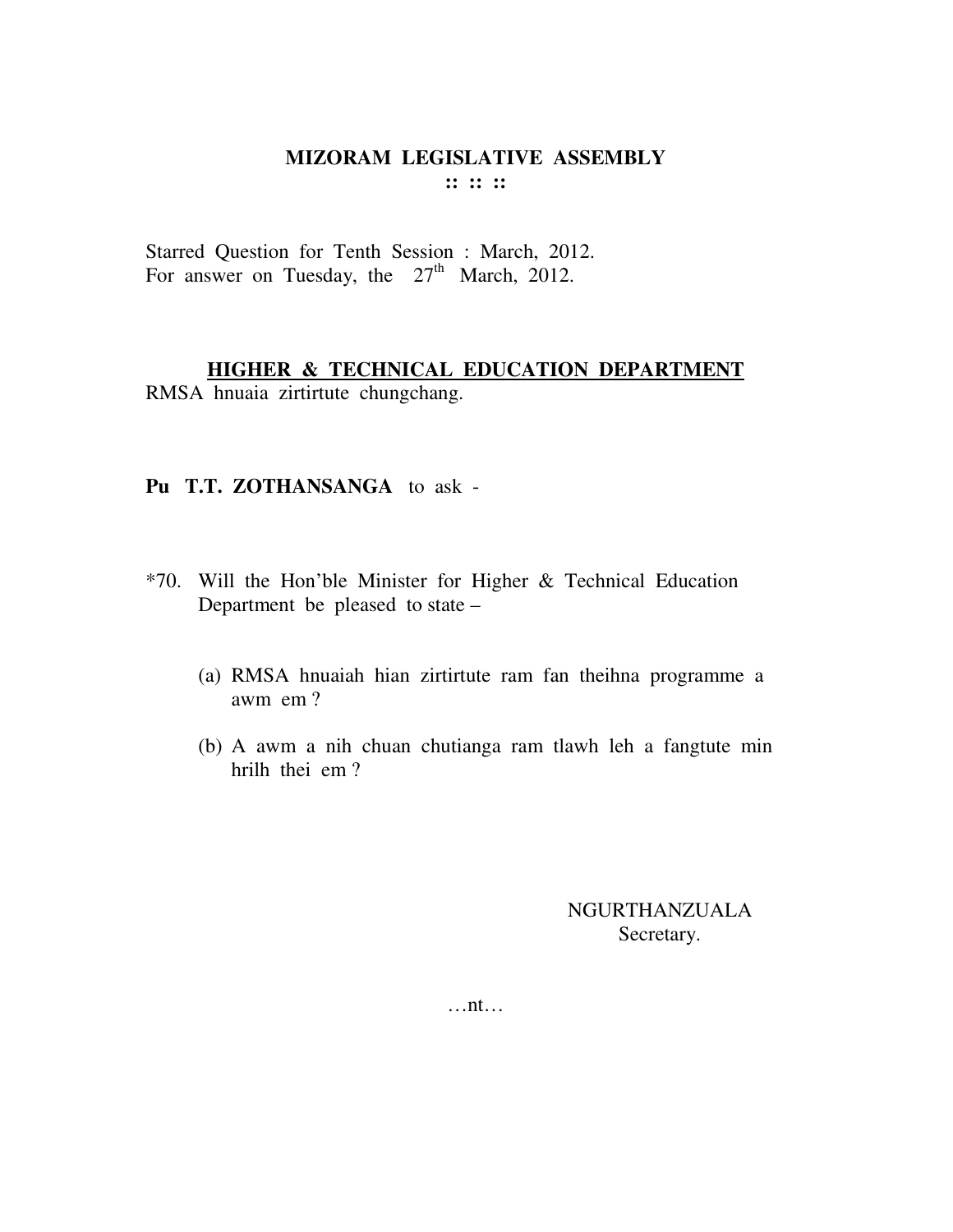Starred Question for Tenth Session : March, 2012 For answer on Tuesday, the 27<sup>th</sup> March, 2012

# **HORTICULTURE DEPARTMENT**

Hortoki khua chungchang.

# **Pu HMINGDAILOVA KHIANGTE** to ask –

\*71. Will the Hon'ble Minister for Horticulture Department be pleased to state –

Hortoki khua hi engtikahnge Seed Village-ah kan Sorkar hian a puan theih ang?

> NGURTHANZUALA **Secretary**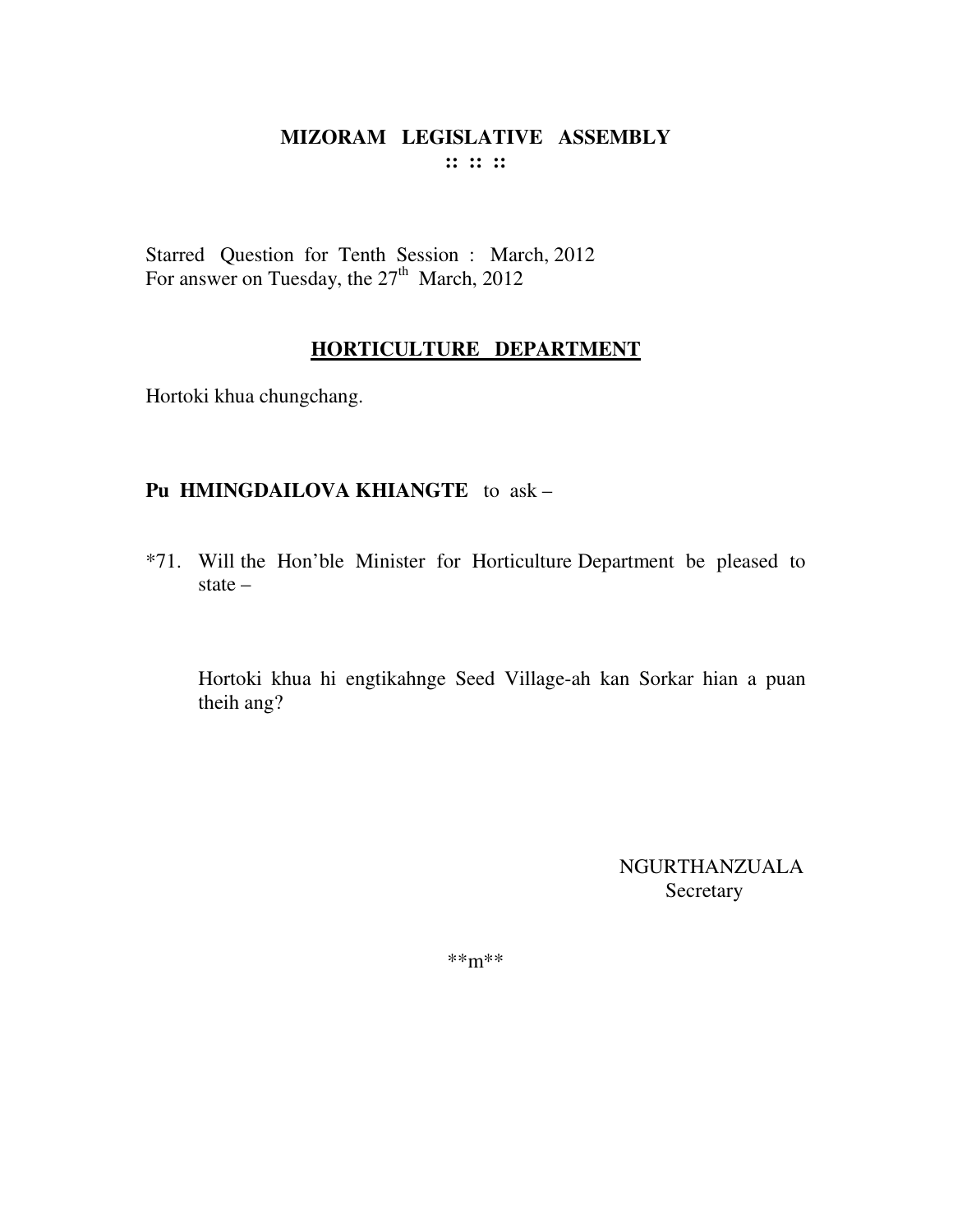Starred Question for Tenth Session : March, 2012 For answer on Tuesday, the  $27<sup>th</sup>$  March, 2012

# **ART & CULTURE DEPARTMENT**

Mizo hmun hlui hrang hrang chungchang.

# **Pu LALDUHOMA** to ask –

- \*72. Will the Hon'ble Minister for Art & Culture Department be pleased to state –
	- (a) Hringlang Tlang hi khawiahnge a awm? Tuichhin tlang khi Hringlang Tlangah Sorkarin a pawm em?
	- (b) Hruaikawn, Lungrahbuk, Lungloh Tui, Hawilo par, Pawla kawtchhuah te hi khawiahnge an awm?

NGURTHANZUALA **Secretary**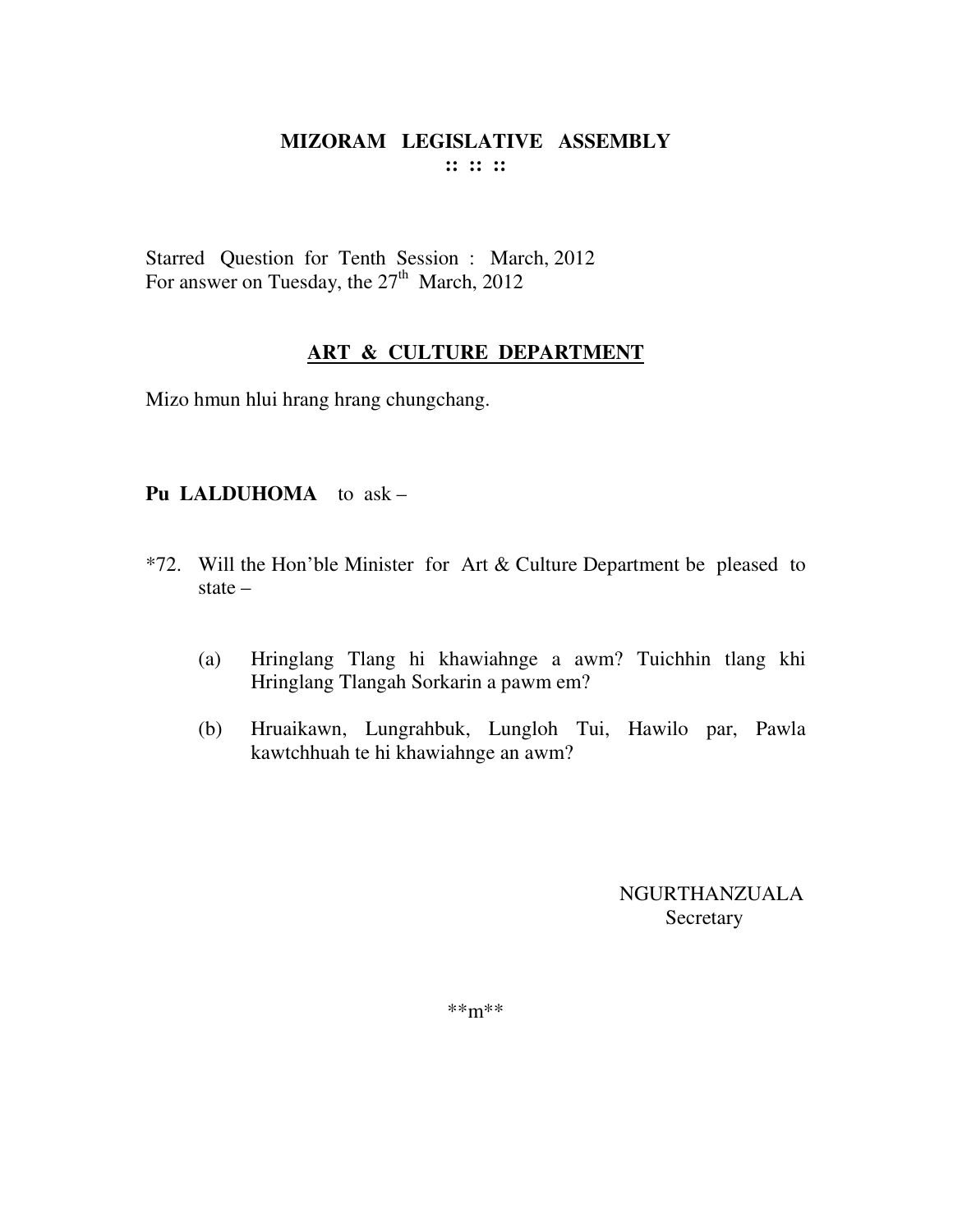Starred Question for Tenth Session : March, 2012. For answer on Tuesday, the  $27<sup>th</sup>$  March, 2012.

#### **HOME DEPARTMENT**

Mitthi zangnadawmna pek chungchang.

#### **Pu P.P. THAWLA** to ask -

- \*73. Will the Hon'ble Minister for Home Department be pleased to state –
	- (a) Dt. 25.3.2011 ni-a New Serkawr bula Electric current-in Bus a man avanga passenger pakua thite kha zangnadawmna pek an nilo hlen ta em ni ?
	- (b) Dt. 25.3.2011 atanga kumin March thla inkara mitthi, Mizoram sorkarin cheng nuai khata zangnadawmna a pek mi engzatnge an nih ?
	- (c) An thihna chhante engtinnge ?

NGURTHANZUALA Secretary.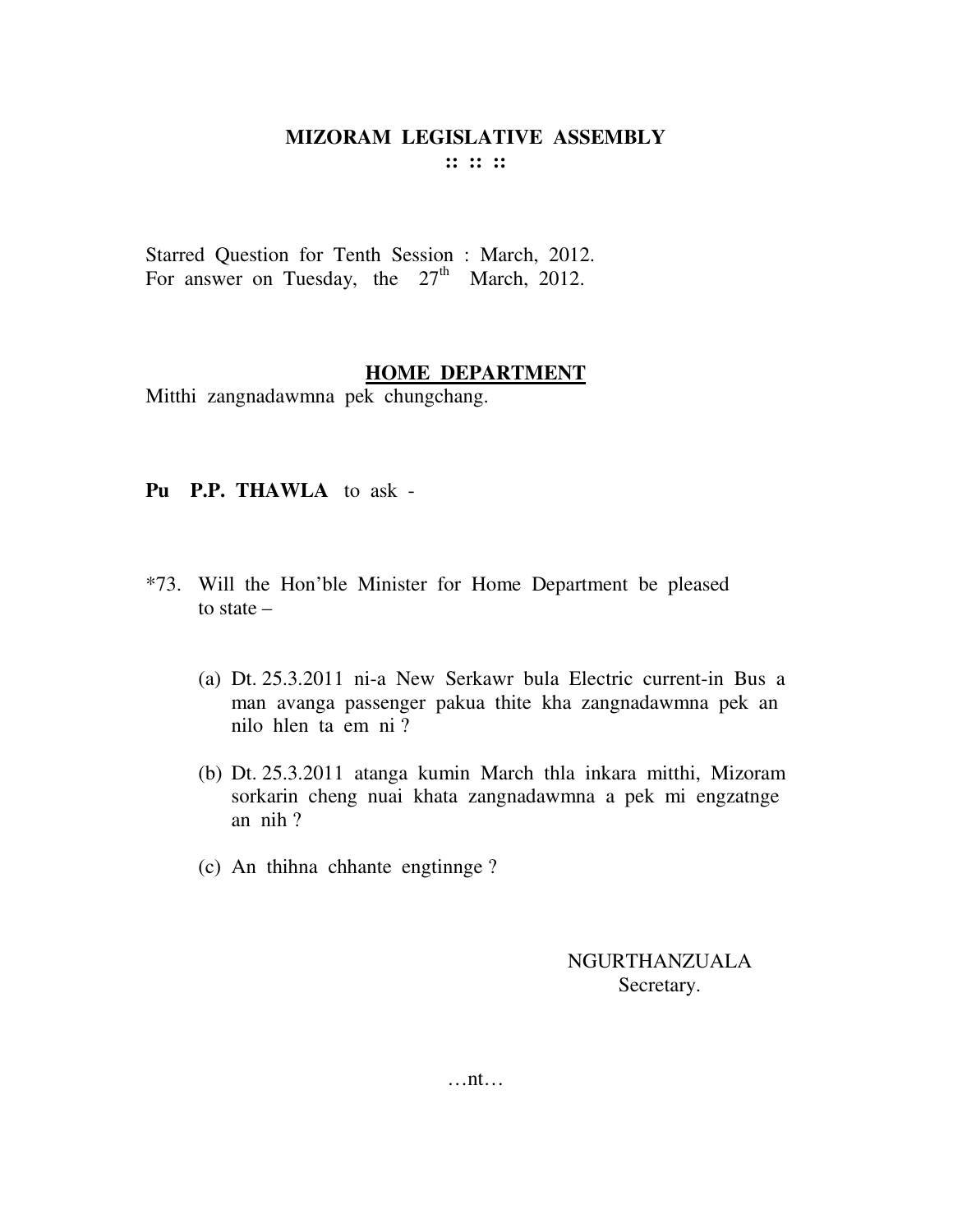### MIZORAM LEGISLATIVE ASSEMBLY  $\mathbf{1}$   $\mathbf{1}$   $\mathbf{1}$   $\mathbf{1}$

Starred Question for Tenth Session : March, 2012. For answer on Tuesday, the  $27<sup>th</sup>$  March, 2012.

# POWER & ELECTRICITY DEPARTMENT

Farkawn Power & Electricity Department S.D.O chungchang

# Pu B. LALTHLENGLIANA to ask -

- \*74. Will the Hon'ble Minister for Power & Electricity Department be pleased to state
	- a) Farkawn khuaa Power & Electricity Department S.D.O khi lakchhuah tumna a awm em?
	- b) Awm nita se khawiah nge dah tum a nih?

# NGURTHANZUALA Secretary

 $\dots$ ...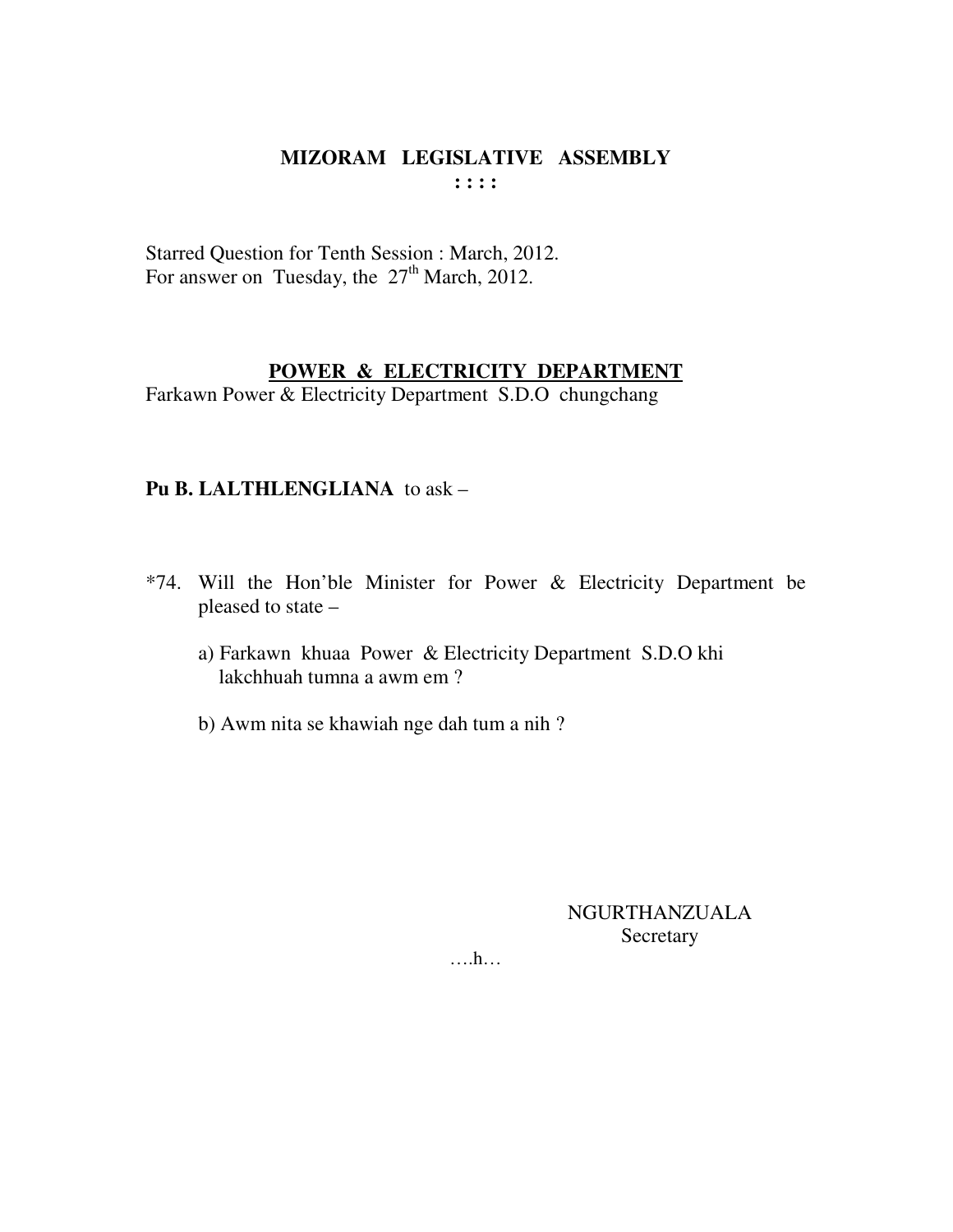Starred Question for Tenth Session : March, 2012. For answer on Tuesday, the  $27<sup>th</sup>$  March, 2012.

# LABOUR, EMPLOYMENT & INDUSTRIAL TRAINING **DEPARTMENT**

Compensation chungchang

# Pu LALDUHOMA to ask -

- \*75. Will the Hon'ble Minister for Labour, Employment & Industrial Training Department be pleased to state –
	- a) Workmen's Compensation Act 1923 & Rules 1924 hnuaia Compensation dil engzatnge awm tawh?
	- b) Mi engzatin nge compensation hmu tawh?
	- c) Dil si, la hmu lo engzatnge awm? Engvanga la hmu lo nge?

NGURTHANZUALA Secretary

 $..st...$ 

 $\ddot{\phantom{a}}$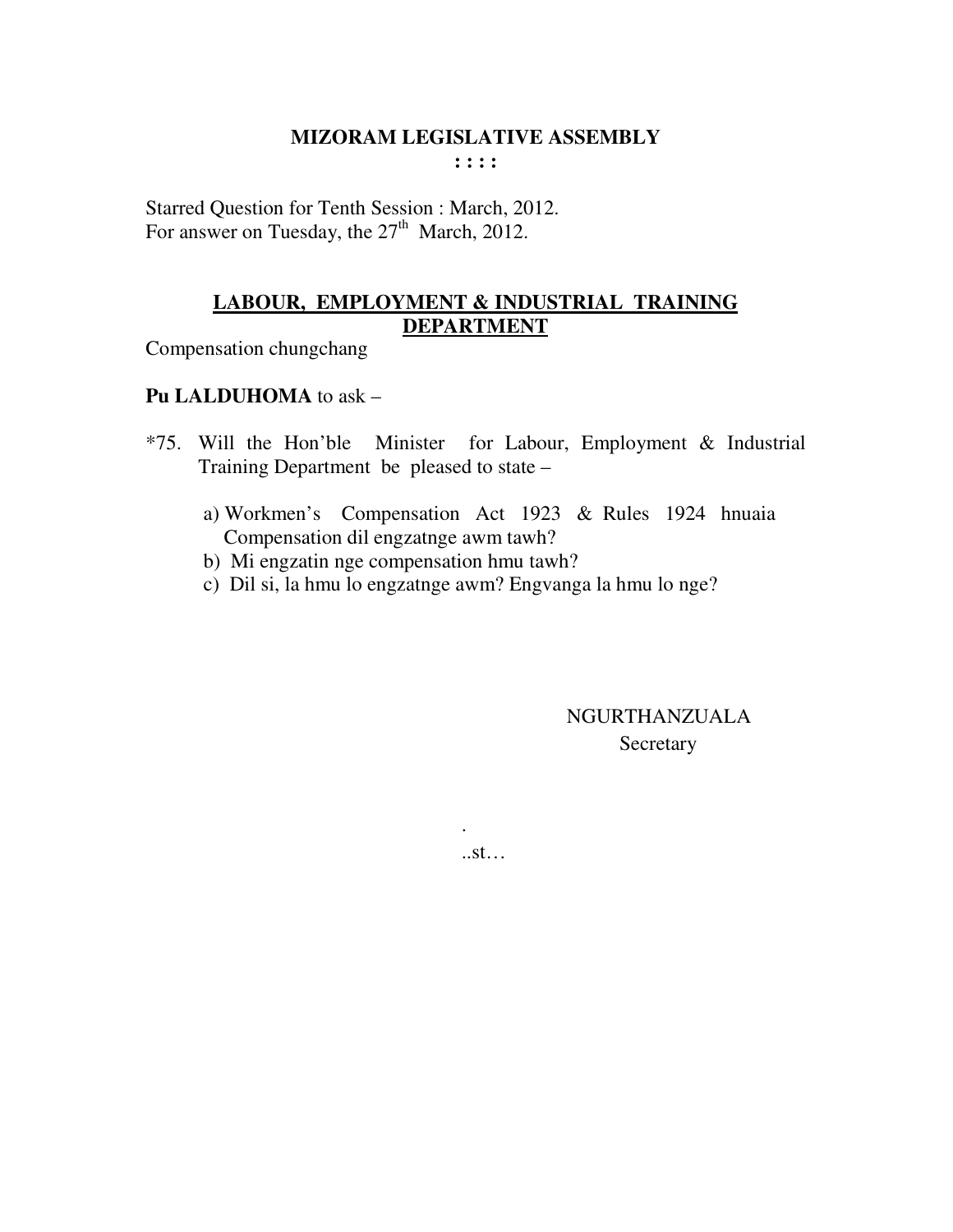Starred Question for Tenth Session : March, 2012. For answer on Tuesday, the 27<sup>th</sup> March, 2012.

# **TRANSPORT DEPARTMENT**

Maxi cab service chungchang

### **Pu C. RAMHLUNA** to ask –

- \*76. Will the Hon'ble Minister for Transport Department be pleased to state –
	- a) Mizoram chhungah Maxi cab service lai engzatnge awm ?
	- b) Inter-State ah Maxi cab service engzatnge awm ?

NGURTHANZUALA Secretary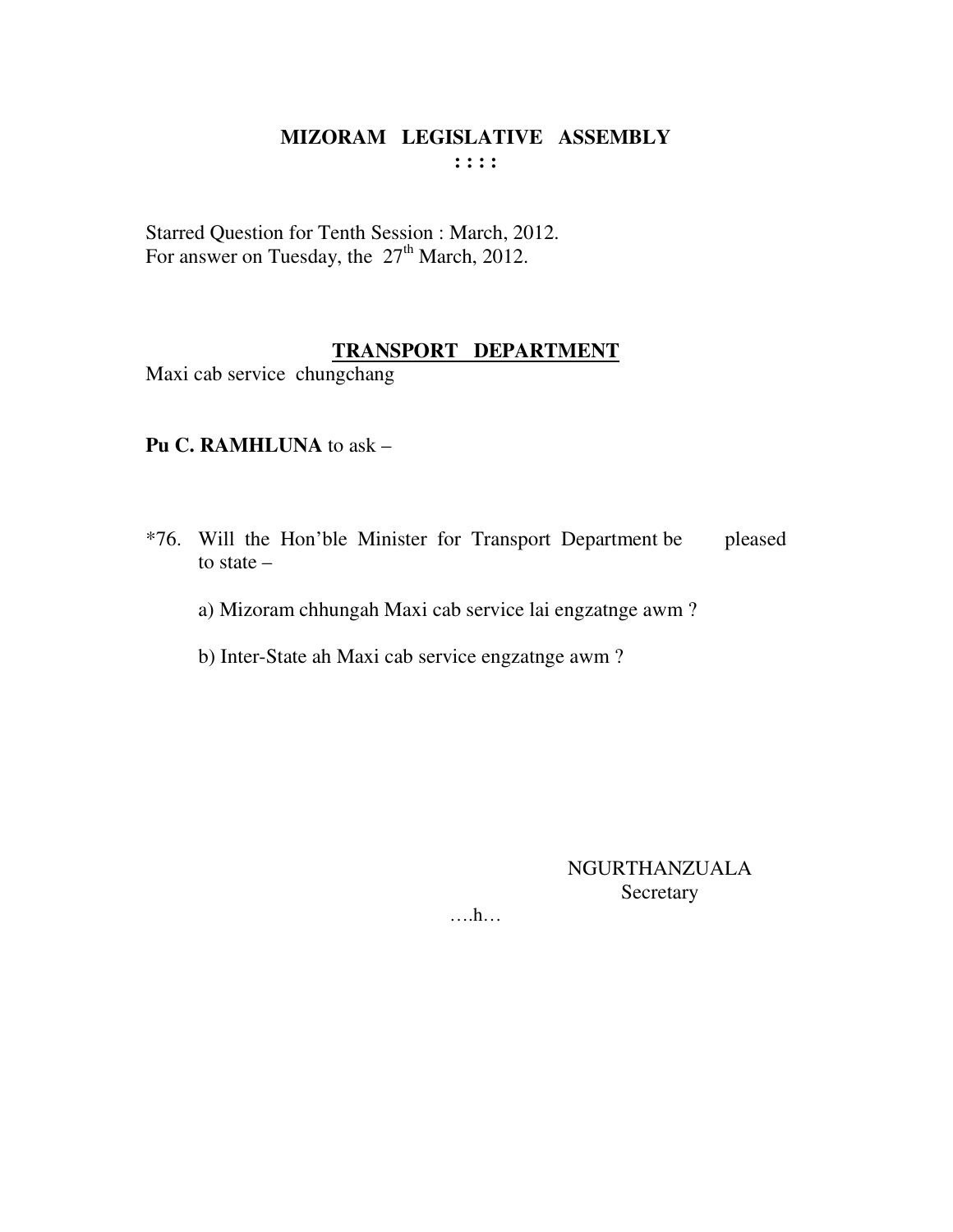Starred Question for Tenth Session : March, 2012. For answer on Tuesday, the  $27<sup>th</sup>$  March, 2012.

# **LOCAL ADMINISTRATION DEPARTMENT**

V/C thlan chungchang

# Pu LALDUHOMA to ask -

\*77. Will the Hon'ble Minister for Local Administration Department be pleased to state -

Village Council thlang ve thei ta lo khaw 15-te kha engtikahnge an inthlan ve dawn?

> NGURTHANZUALA Secretary

 $..st...$ 

 $\ddot{\phantom{a}}$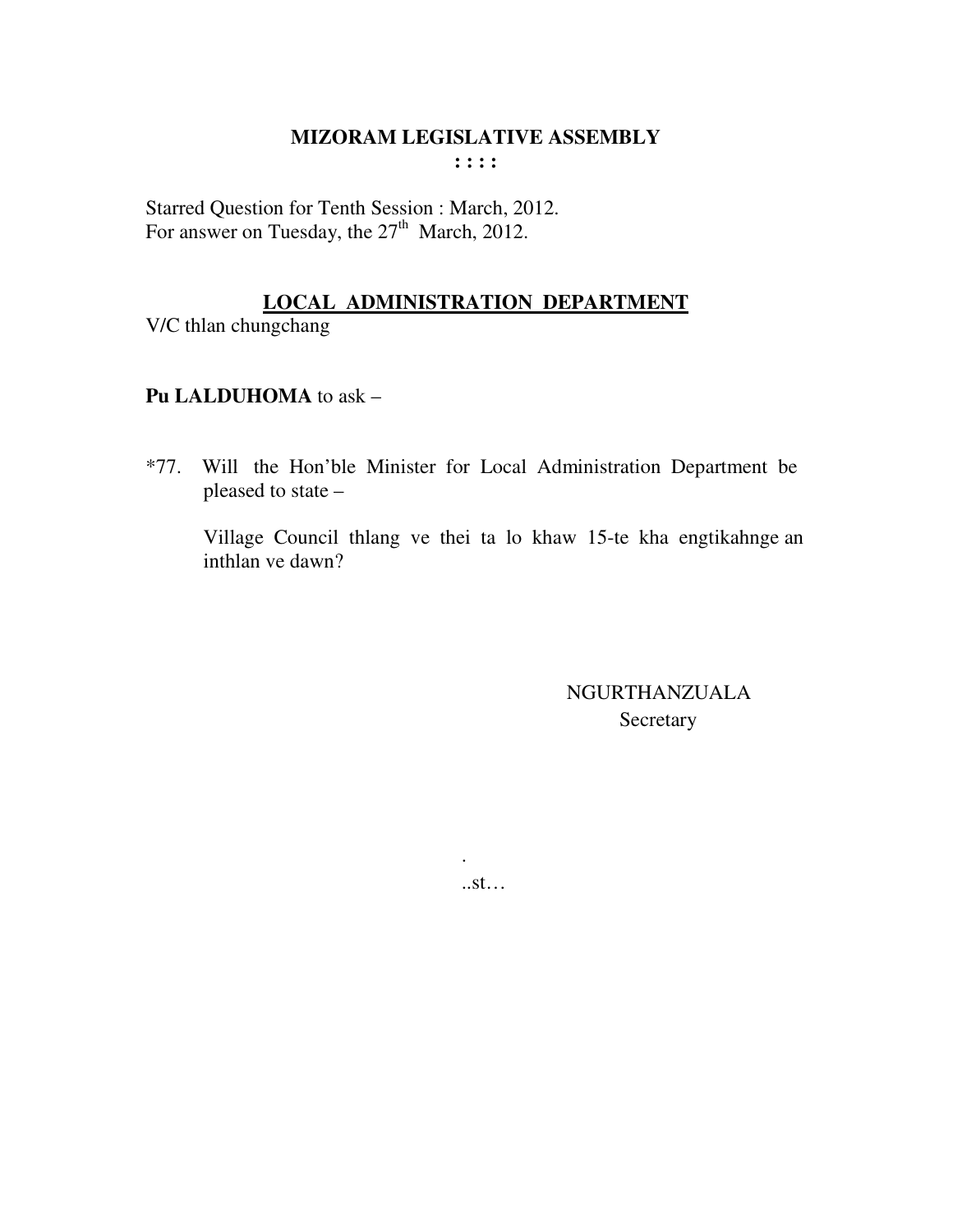Starred Question for Tenth Session : March, 2012. For answer on Tuesday, the  $27<sup>th</sup>$  March, 2012.

# **FINANCE DEPARTMENT**

Sorkar sum dinhmun chungchang.

#### **Pu K. LIANTLINGA** to ask –

- \*78. Will the Hon'ble Minister for Finance Department be pleased to state –
	- a) Kumin 2012 March Financial Year thlenga Reserve Bank of India a, Mizoram Account dinhmun thar ber min hrilh thei em ?
	- b) Kum 2011-2012 chhunga Plan leh Non-Plan sum kan la hman loh Balance min hrilh thei em ?

NGURTHANZUALA Secretary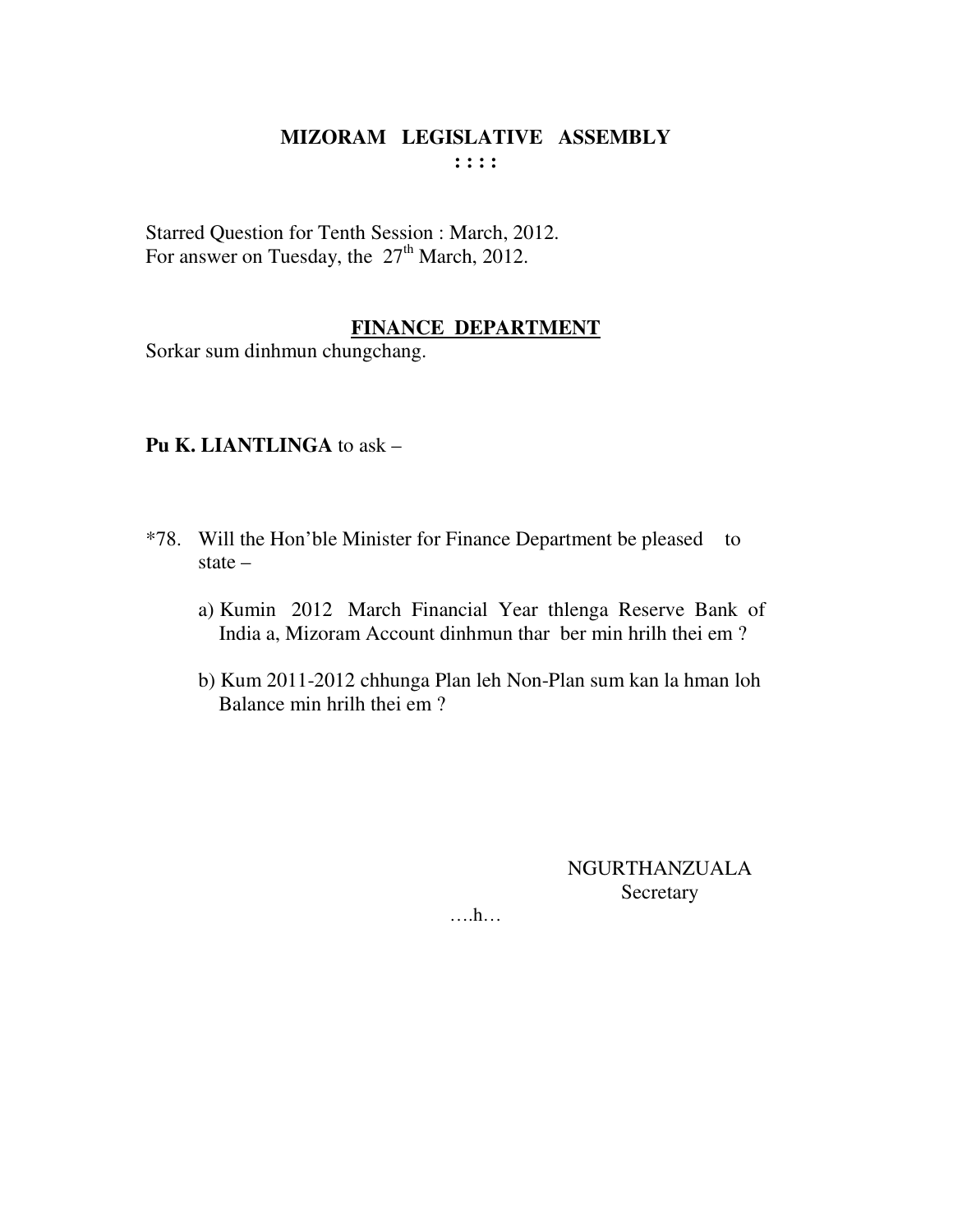Starred Question for Tenth Session : March, 2012 For answer on Tuesday, the  $27<sup>th</sup>$  March, 2012

#### **INDUSTRIES DEPARTMENT**

Mineral Development Corporation din chungchang.

# **Pu B. LALTHLENGLIANA** to ask –

- \*79. Will the Hon'ble Minister for Industries Department be pleased to state –
	- (a) Mizoram Mineral Development Corporation din tumna a awm em?
	- (b) Awm ni se, engnge a thawh tur?

NGURTHANZUALA Secretary